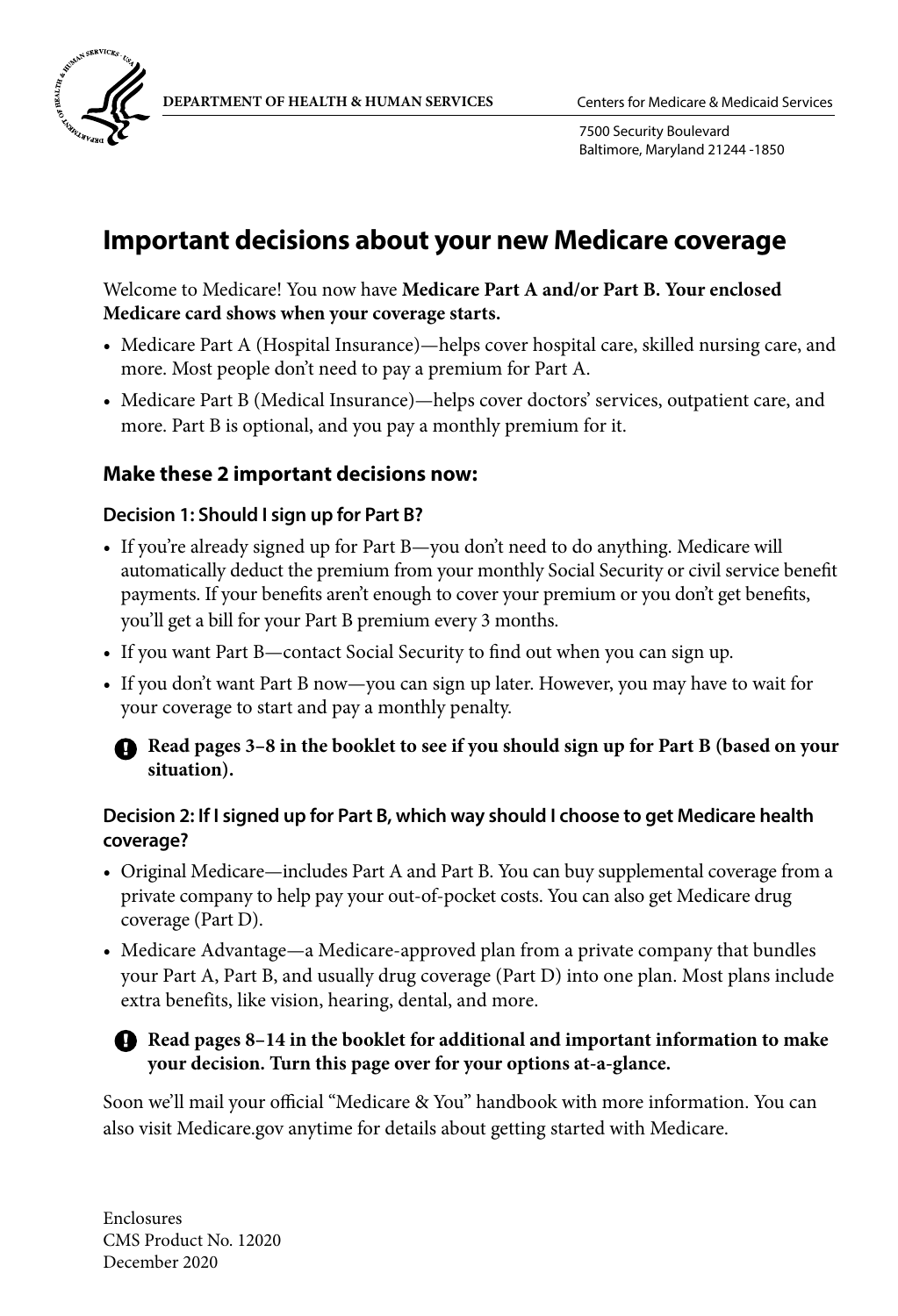## **Your Medicare options**

## **There are 2 main ways to get your Medicare coverage:**

### **Original Medicare**

- Original Medicare includes Medicare Part A (Hospital Insurance) and Part B (Medical Insurance).
- If you want drug coverage, you can join a separate Medicare drug plan (Part D).
- To help pay your out-of-pocket costs in Original Medicare (like your 20% coinsurance), you can also shop for and buy supplemental coverage.
- Can use any doctor or hospital that takes Medicare, anywhere in the U.S.



#### **You can also add:**

#### **Supplemental coverage**



This includes a Medicare Supplement Insurance (Medigap) policy. Or, you can use coverage from a former employer or union, or Medicaid.

### **Medicare Advantage**

**(also known as Part C)**

- Medicare Advantage is an "all in one" alternative to Original Medicare. These "bundled" plans include Part A, Part B, and usually Part D.
- Plans may have lower out-of-pocket costs than Original Medicare.
- In most cases, you'll need to use doctors who are in the plan's network.
- Most plans offer extra benefits that Original Medicare doesn't cover—like vision, hearing, dental, and more.

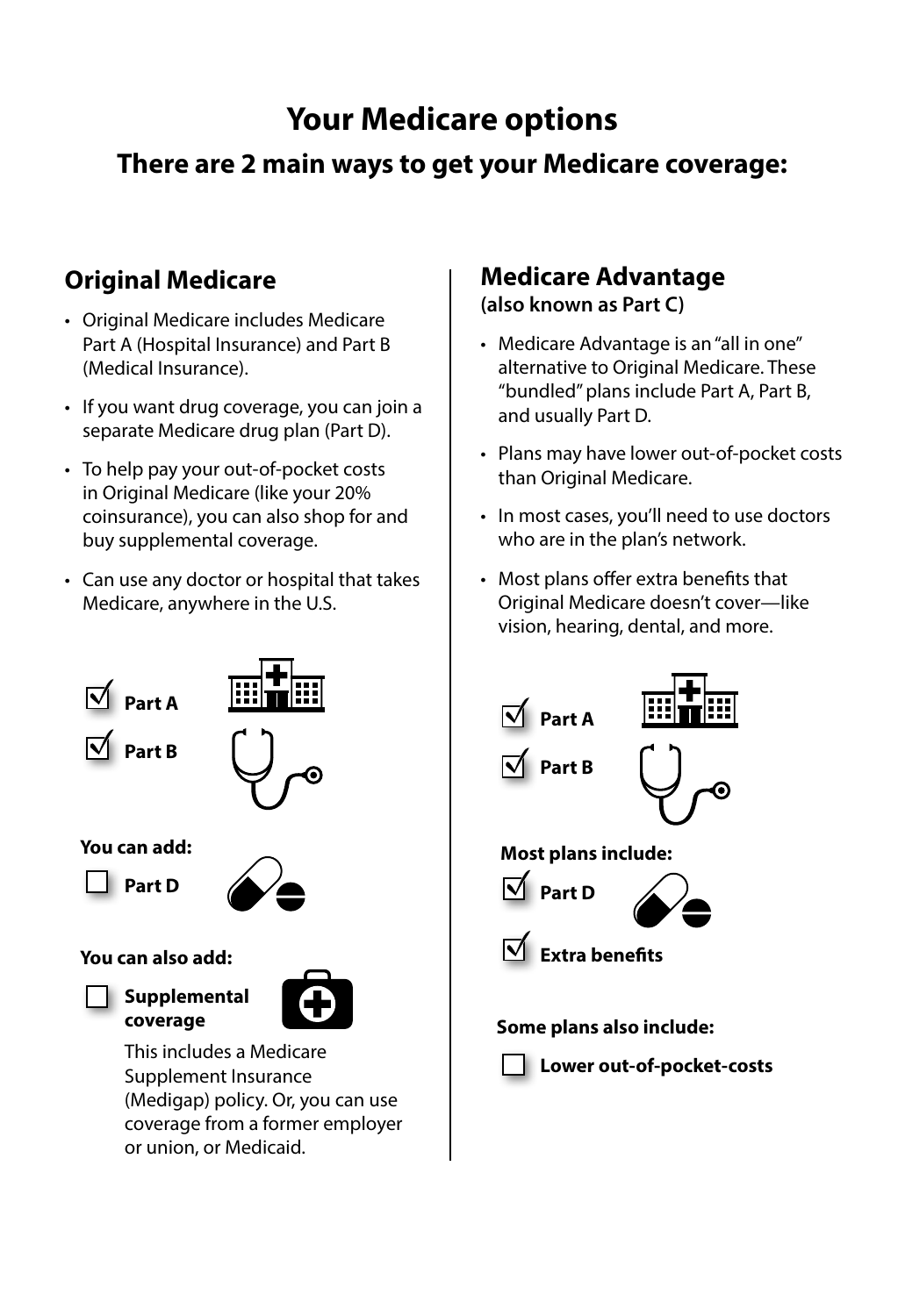



# **Welcome** to**Medicare**

### Important decisions about your Medicare coverage

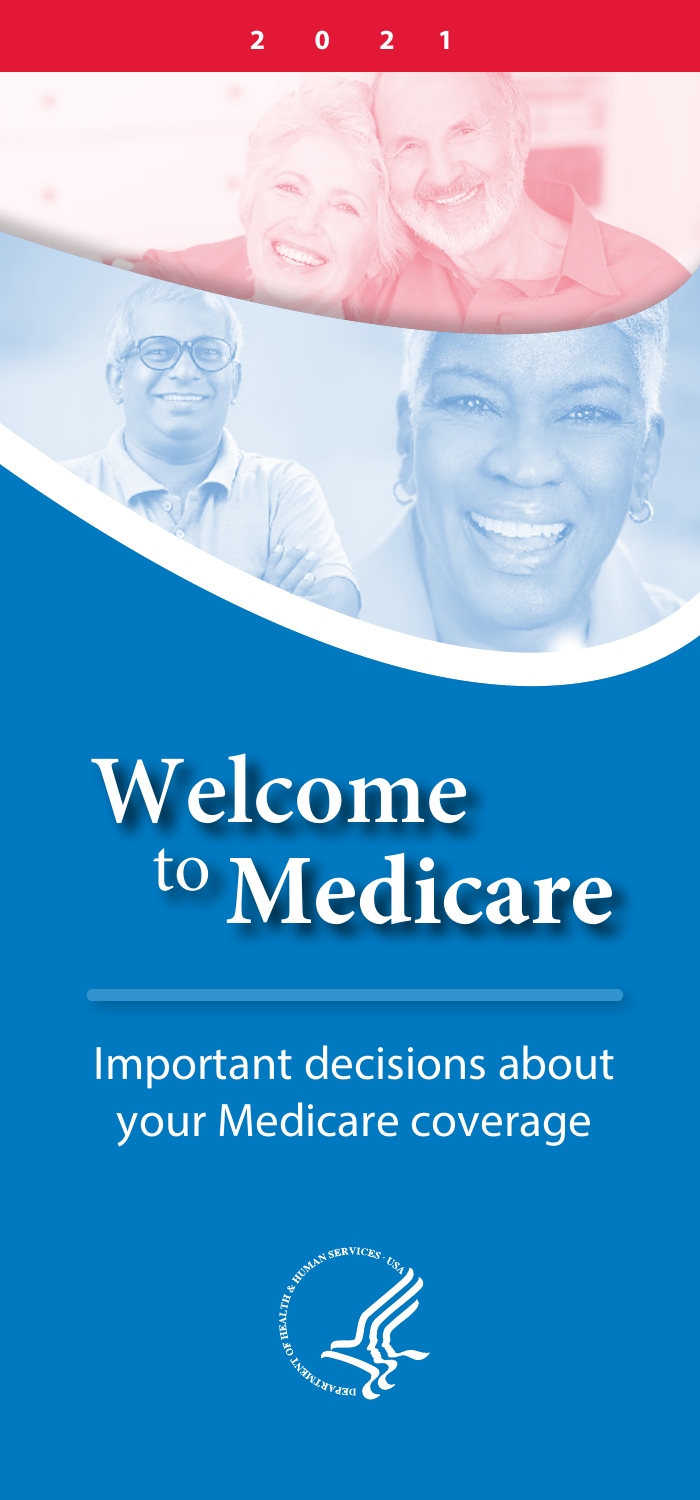Now's the time to make some important decisions about your Medicare coverage.

**Read this booklet carefully before you make any decisions.**

#### **Medicare Overview**

**Medicare Part A (Hospital Insurance)** helps cover inpatient care in hospitals, skilled nursing facility care, hospice care, and home health care.

**Medicare Part B (Medical Insurance)** helps cover services from doctors and other health care providers, outpatient care, durable medical equipment (like wheelchairs, walkers, hospital beds, and other equipment), and many preventive services (like screenings, shots or vaccines, and yearly "Wellness" visits).

Visit [Medicare.gov/coverage](http://Medicare.gov/coverage), or use our "What's covered" mobile app to find out if your test, item, or service is covered. It's available for free on both the App Store and Google Play. You can also call 1-800-MEDICARE (1-800-633-4227). TTY users can call 1-877-486-2048.

**Note:** If you're not lawfully present in the U.S., Medicare won't pay for your Part A and Part B claims, and you can't enroll in a Medicare Advantage Plan or a Medicare drug plan (Part D).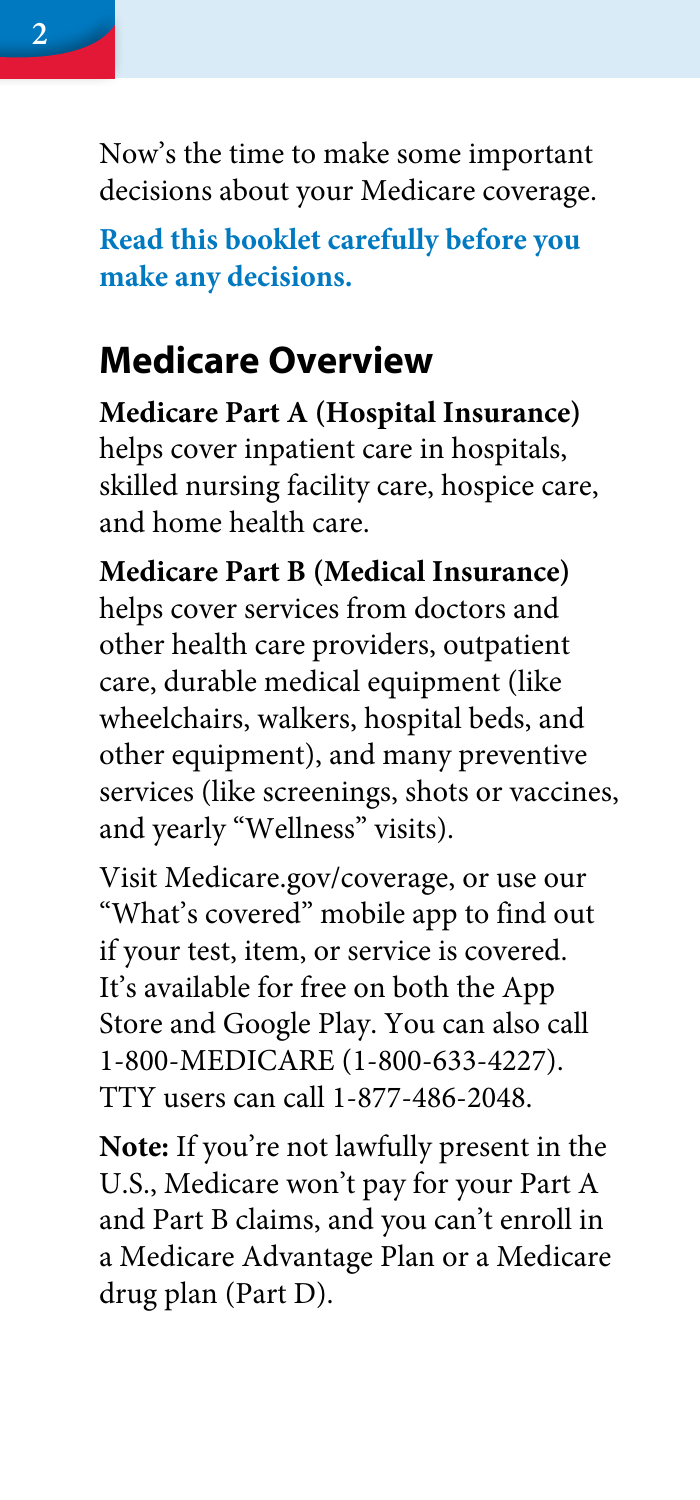### <span id="page-4-0"></span>**What does Part B cost?**

You'll pay a monthly premium for Part B. In 2021, the standard Part B premium is \$148.50. You'll pay more if you have a higher income. The premium amount can change each year. [\(See page 9](#page-10-0) for more on costs.)

If you have limited income and resources, you may be able to get help from your state to pay your Part B premium if you meet certain conditions. ([See page 14.\)](#page-15-0)

#### **...**

### **Decision 1: Should I sign up for Part B if I haven't already?**

If you signed up for Part B, skip to Decision 2 [on page 8.](#page-7-0) **If you don't sign up for Part B and you don't have other coverage based on active or current employment, there are some risks**:

- You most likely will have to pay all of the costs for doctors' services, outpatient care, medical supplies, and preventive services.
- If you change your mind and want to get Part B later, you'll have to wait until the General Enrollment Period (January 1– March 31 each year) to sign up, and your coverage won't start until July 1 of that year. This may cause a gap in your health coverage.
- In most cases, if you decide you want Part B later, you'll also have to pay a **late enrollment penalty** for as long as you have Part B coverage. The penalty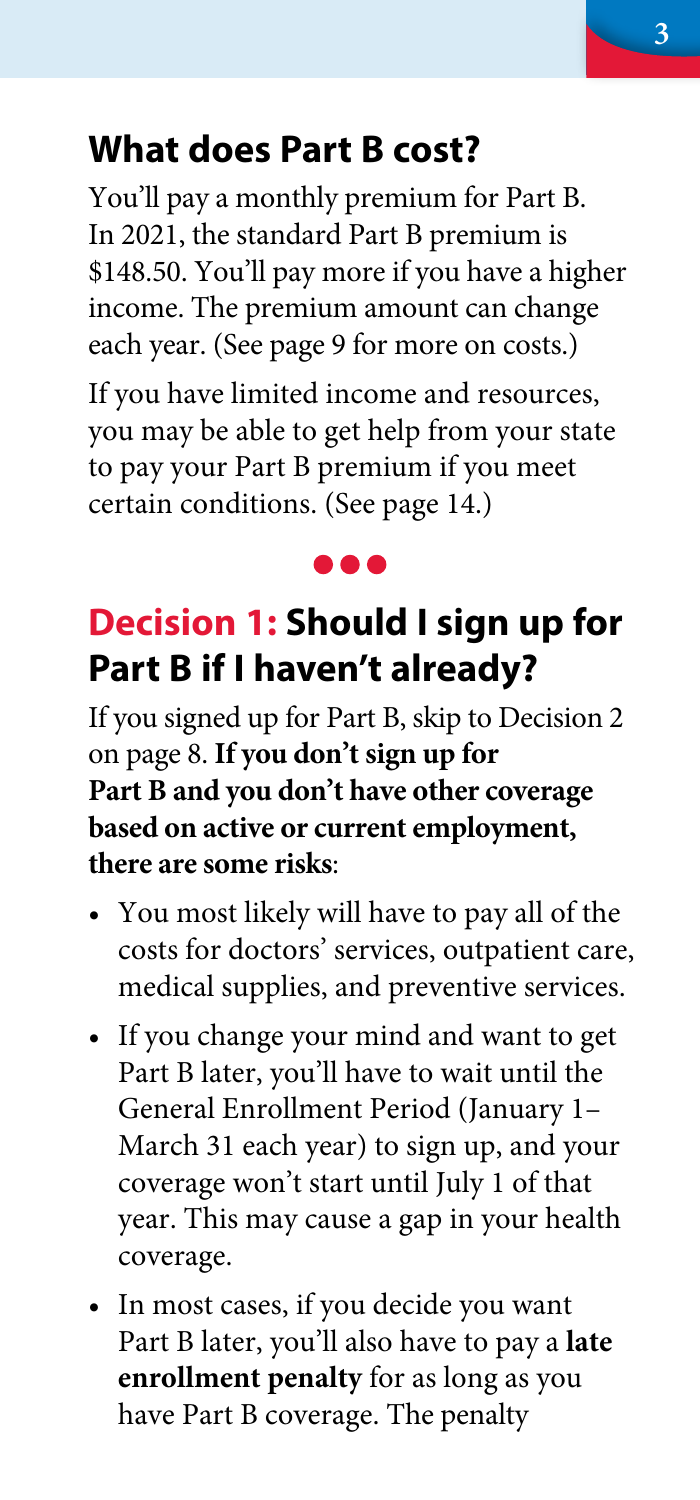<span id="page-5-0"></span>

Whether it's best for you to sign up for Part B depends on your situation. The next few pages cover common situations and explain the risks for not signing up for Part B.

#### **Common Situations**

**I'm still working and have coverage through my employer. Or, my spouse (or my family member, if I'm disabled) is still working and I'm covered through his or her employer:**

- You may need to sign up for Part B right away if your employer has less than 20 employees. Check with your benefits administrator to see if they require you to enroll in Part B. If your employer has 20 or more employees, you may be able to sign up for Part B later during a Special Enrollment Period without a late enrollment penalty if:
	- You're 65 or older, you or your spouse is currently working, and you're covered by an employer or union group health plan based on that current employment.
	- You're under 65 and disabled, you or a family member is currently working, and you're covered by an employer or union group health plan based on that current employment.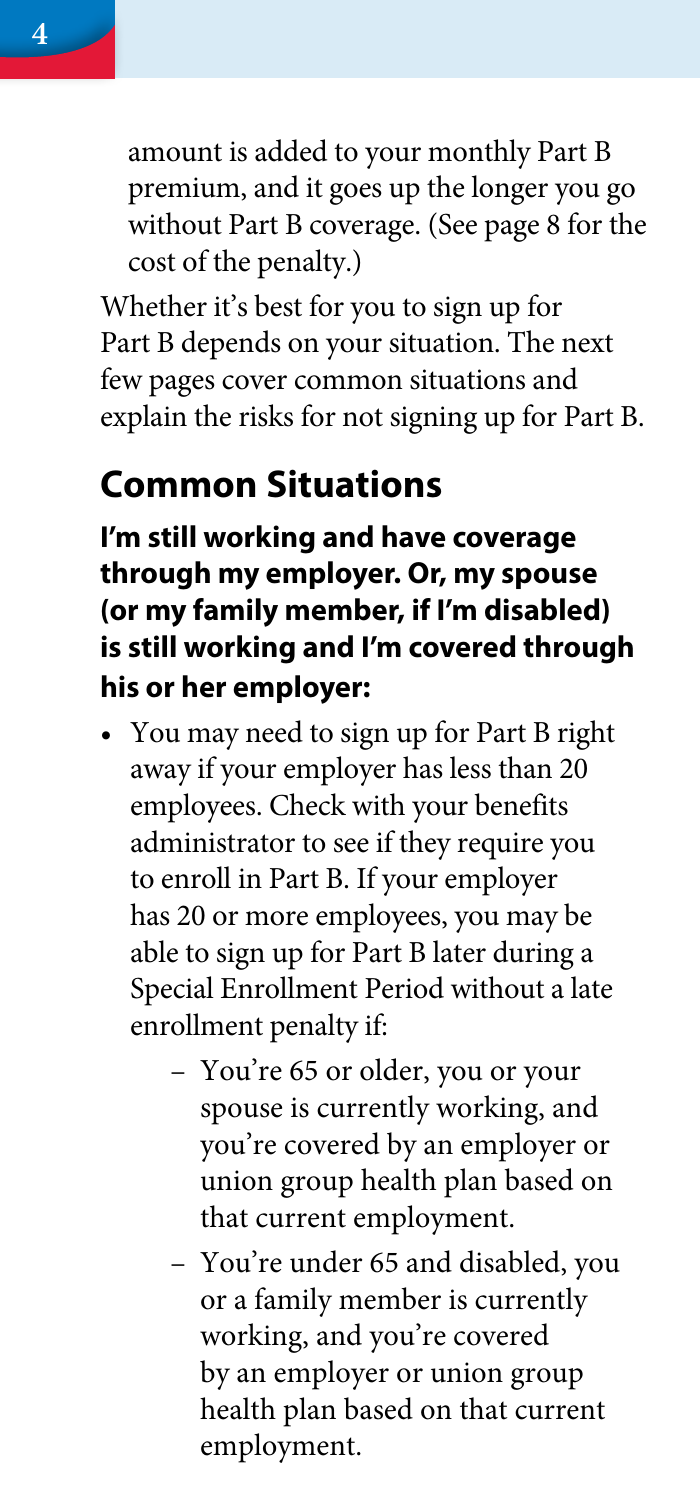(If the group health plan coverage is based on the current employment of a family member, the employer must have 100 or more employees.)

If you're eligible for this Special Enrollment Period, you can sign up for Part B:

- Anytime while you're covered by the employer or union group health plan based on current employment.
- For up to 8 months after the group health plan coverage or the employment ends, whichever happens first.

#### **I'm retired and have coverage through a former employer, or I have COBRA or VA coverage:**

- You may need both Part A and Part B to get full benefits from this coverage, and your current coverage might not pay your medical costs once you're eligible for Medicare.
- You're also not eligible for this Special Enrollment Period when this coverage ends. This means:
	- You'll have to wait until the General Enrollment Period (January 1– March 31 each year) to sign up for Part B, and your coverage would start July 1 of that year.
	- In most cases, you'll pay a late enrollment penalty added to your monthly premium for as long as you have Part B coverage.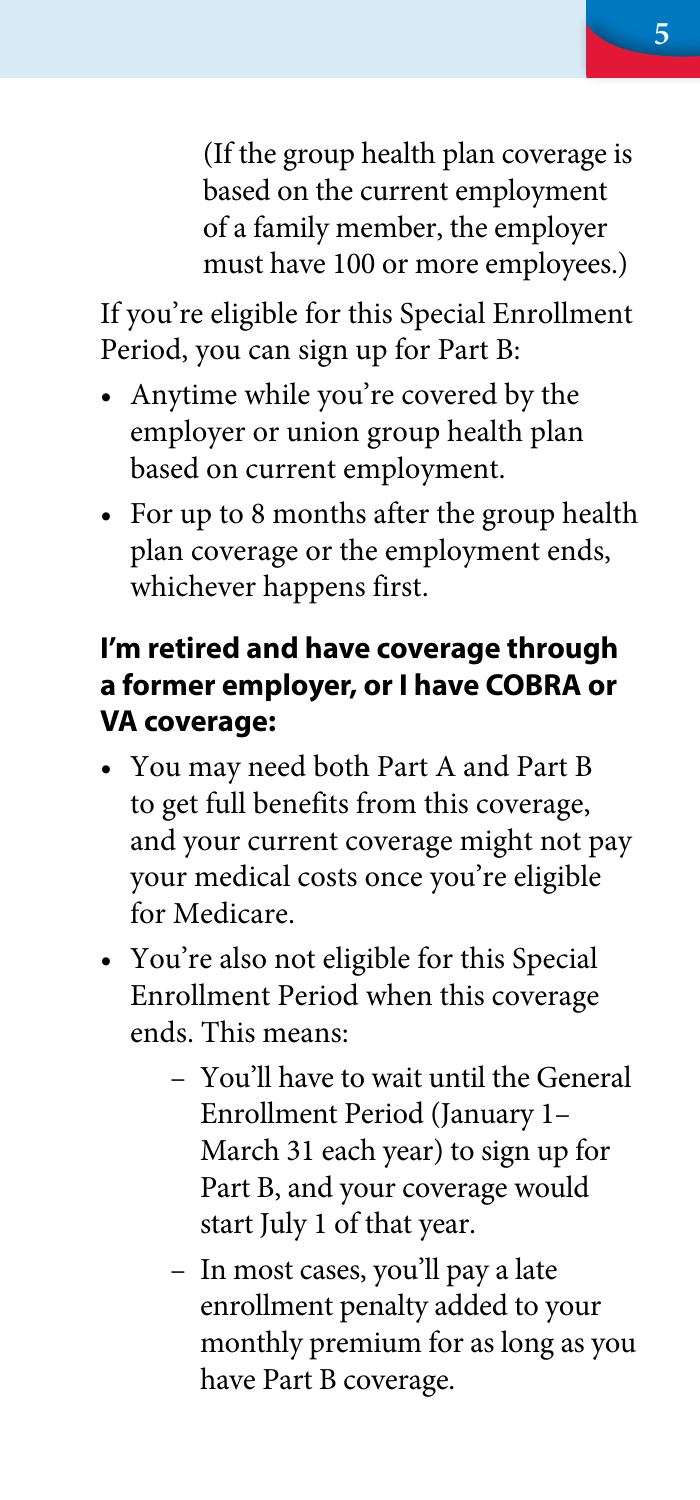#### <span id="page-7-0"></span>**I have coverage through the Health Insurance Marketplace for individuals or families:**

You should consider signing up for Part B and stopping your Marketplace plan when your Medicare starts. Generally:

- **• You won't qualify for help from the Marketplace to pay your Marketplace premiums or other medical costs.** If you continue to get help to pay your Marketplace premiums after your Medicare Part A eligibility starts, you may have to pay back all or part of the help you got when you file your federal income taxes.
- **• Your plan may not renew your Marketplace coverage at the end of the year.** This means you and your family could have a gap in your coverage starting January 1 of the next year.
- **• You may not be eligible for a Medicare Special Enrollment Period.** This means you'll have to wait for a General Enrollment Period (January 1 -March 31 each year) to sign up, and you may have to pay a late enrollment penalty as long as you have Part B coverage.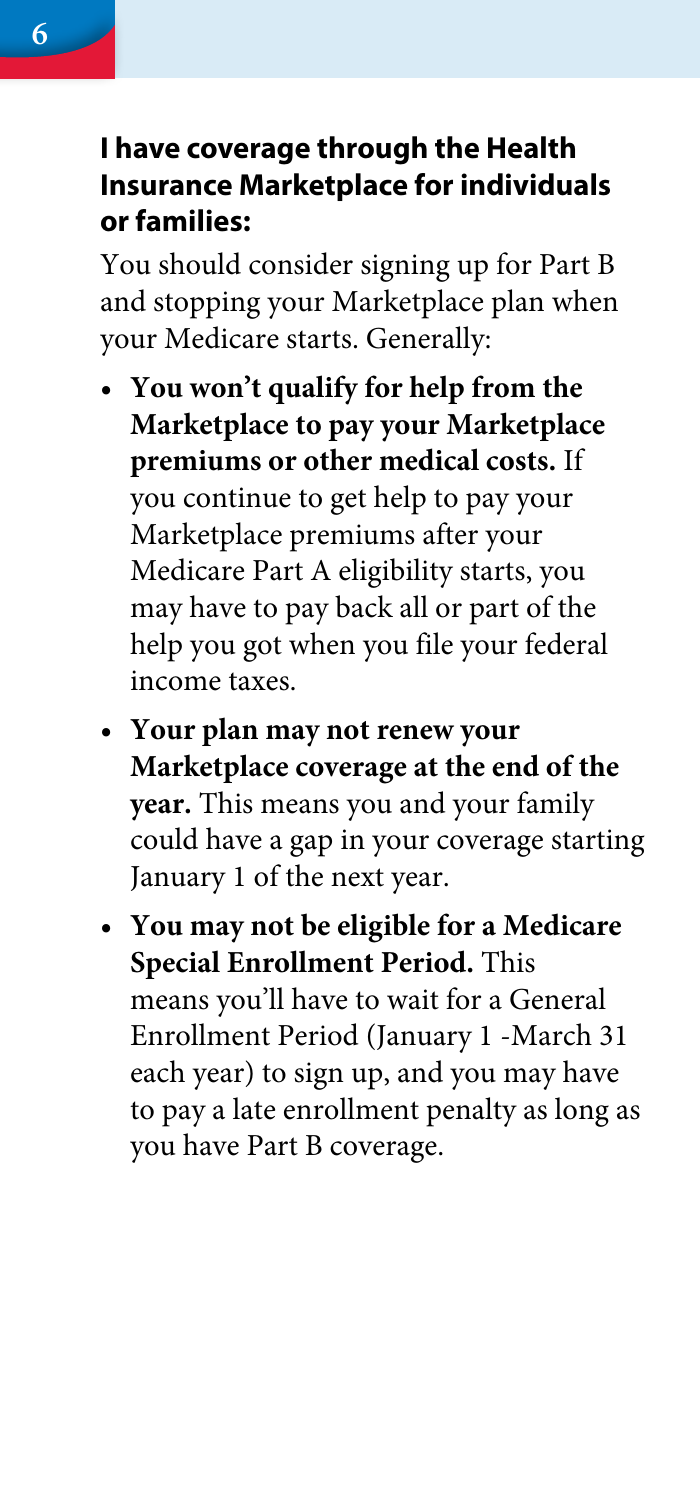#### **I have employer coverage through the Marketplace (sometimes called Small Business Health Options Program or "SHOP" coverage):**

You may be able to wait until you stop working or no longer have SHOP coverage to enroll in Part B under a Special Enrollment Period without a penalty. ([See page 4.\)](#page-5-0) Visit [HealthCare.gov](http://HealthCare.gov) and [Medicare.gov](http://Medicare.gov) to learn more.

#### **I have coverage through a private insurance plan, (not through the Health Insurance Marketplace or an employer):**

- If you get Part B, Medicare will pay its part of the costs for any health care services you get, and then any amount Medicare doesn't cover can be submitted to your private plan.
- If you choose to enroll in Part B later, you won't be eligible for a Special Enrollment Period, so you'll have to wait to sign up. Also, you may have to pay a late enrollment penalty for as long as you have Part B coverage. [\(See page 8.](#page-9-0))

#### **I have TRICARE coverage (insurance for active-duty military, military retirees, and their families) or CHAMPVA coverage:**

You must have Part B to keep your coverage. However, if you're an active-duty service member or the spouse or dependent child of an active-duty service member, you don't have to get Part B right away.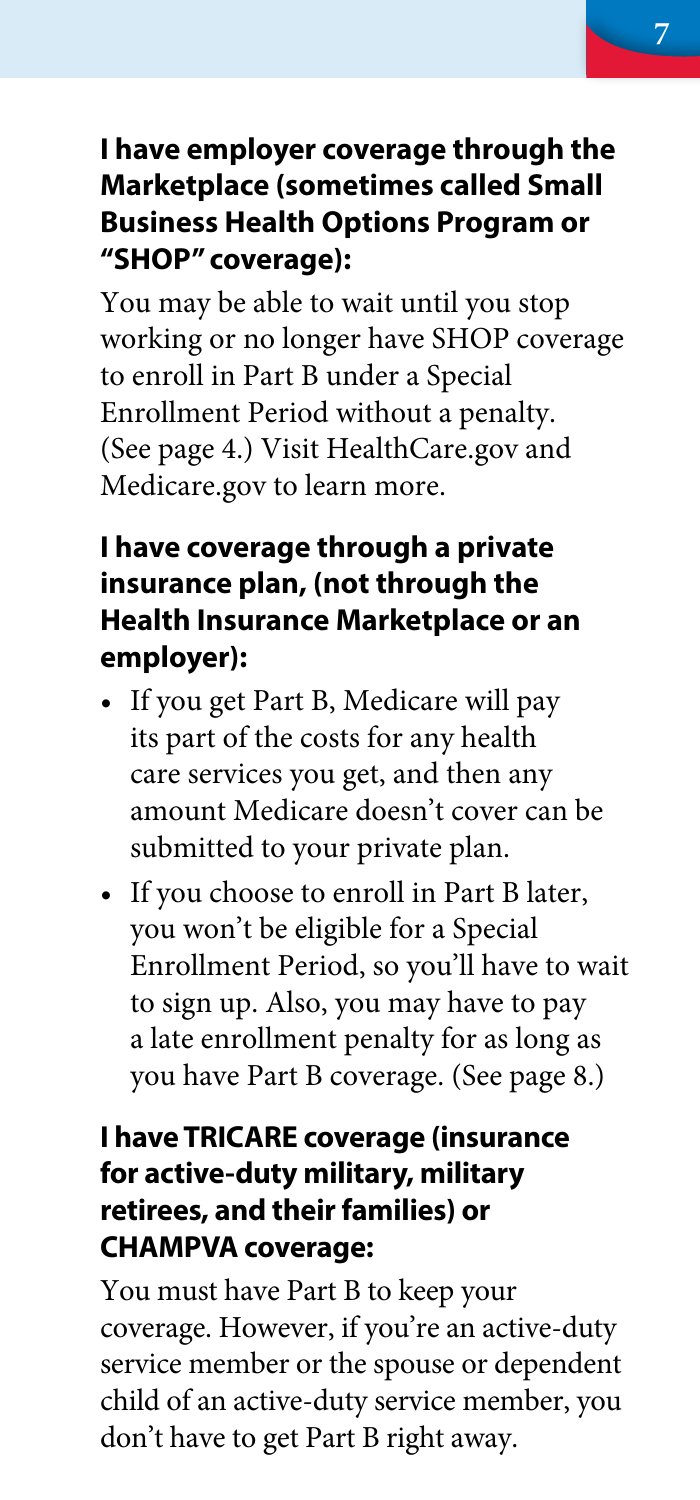#### <span id="page-9-0"></span>**I have Medicaid:**

You should sign up for Part B. Medicare will pay first, and Medicaid will pay second. Your state may also help pay for your Medicare premiums. [\(See page 14.](#page-15-0))

#### **I don't have other medical insurance:**

You should sign up for Part B, so you have coverage for things like doctors' services or preventive services. Be aware of the risks for not signing up for Part B. [\(See page 3.](#page-4-0))

### **How much is the penalty if I enroll later?**

If you sign up for Part B later and you aren't eligible for a Special Enrollment Period, you'll pay 10% more for each full 12-month period you could've had Part B but didn't take it. In most cases, you'll have to pay this late enrollment penalty each time you pay your premiums, for as long as you have Part B. The penalty increases the longer you go without Part B coverage.

#### **. . .**

### **Decision 2: Choose which way to get Medicare health coverage?**

If you signed up for Part B, you have 2 main ways to get your Medicare coverage:

Original Medicare

#### **or**

Medicare Advantage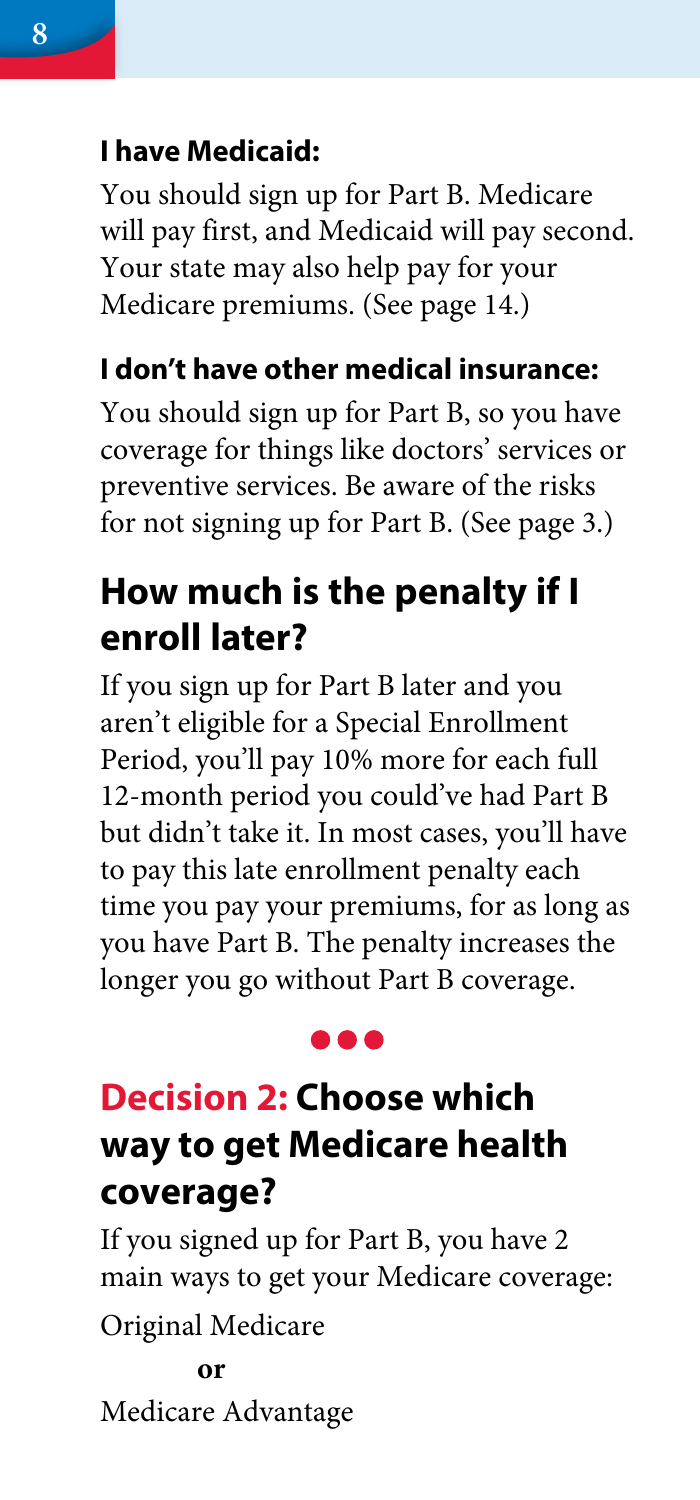### <span id="page-10-0"></span>**Original Medicare**

Original Medicare includes Part A and Part B. When you get services, you'll pay a deductible, and you usually pay 20% of the cost of the Medicare-approved service, called coinsurance.

The deductible for Part B is \$203 in 2021.

#### **With Original Medicare, you:**

- Can go to any doctor or hospital that takes Medicare, anywhere in the U.S.
- You don't need a referral to see a specialist, in most cases.
- Generally pay a portion of the cost for each covered service. There's no yearly limit on what you pay out-of-pocket, unless you have supplemental coverage (like a Medigap policy).
- Can join a Medicare Drug Plan (Part D) to get drug coverage. ([See page 11.\)](#page-12-0)
- Can get supplemental coverage (like a Medigap policy) to help pay your remaining out-of-pocket costs (like your 20% coinsurance). [\(See page 13.](#page-14-0))

When you sign up for Part B, you'll have Original Medicare unless you enroll in a Medicare Advantage Plan.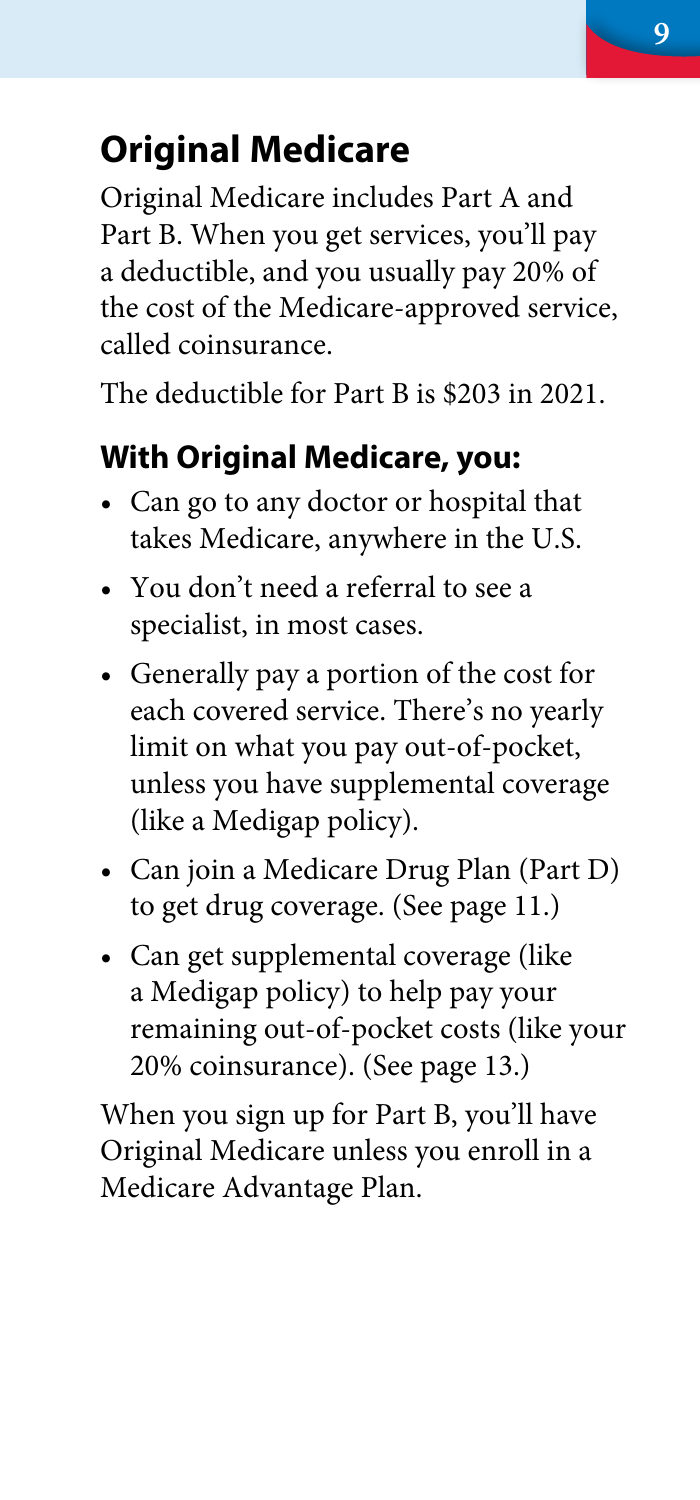### **Medicare Advantage (also known as Part C)**

Medicare Advantage is an "all-in-one" alternative to Original Medicare. These "bundled" plans include Part A, Part B, and usually Part D (drug coverage). These plans are approved and follow the rules set by Medicare. The costs in plans vary and plans may have lower out-of- pocket costs than Original Medicare. **You must have both Medicare Part A and Part B to join.**

You can join a Medicare Advantage Plan when you first become eligible for Medicare. For most, this period starts 3 months before you turn 65 and ends 3 months after the month you turn 65. ([See page 12 for other](#page-13-0)  [times you can join.\)](#page-13-0)

### **With Medicare Advantage, you:**

- Can get extra benefits that Original Medicare doesn't cover—like vision, hearing, dental, and more.
- Need to use providers who are in the plan's network (for non-emergency or non-urgent care).
- May pay a premium for the plan in addition to the monthly Part B premium. Plans may have a \$0 premium or may help pay all or part of your Part B premiums.
- Don't need and can't buy a Medigap policy.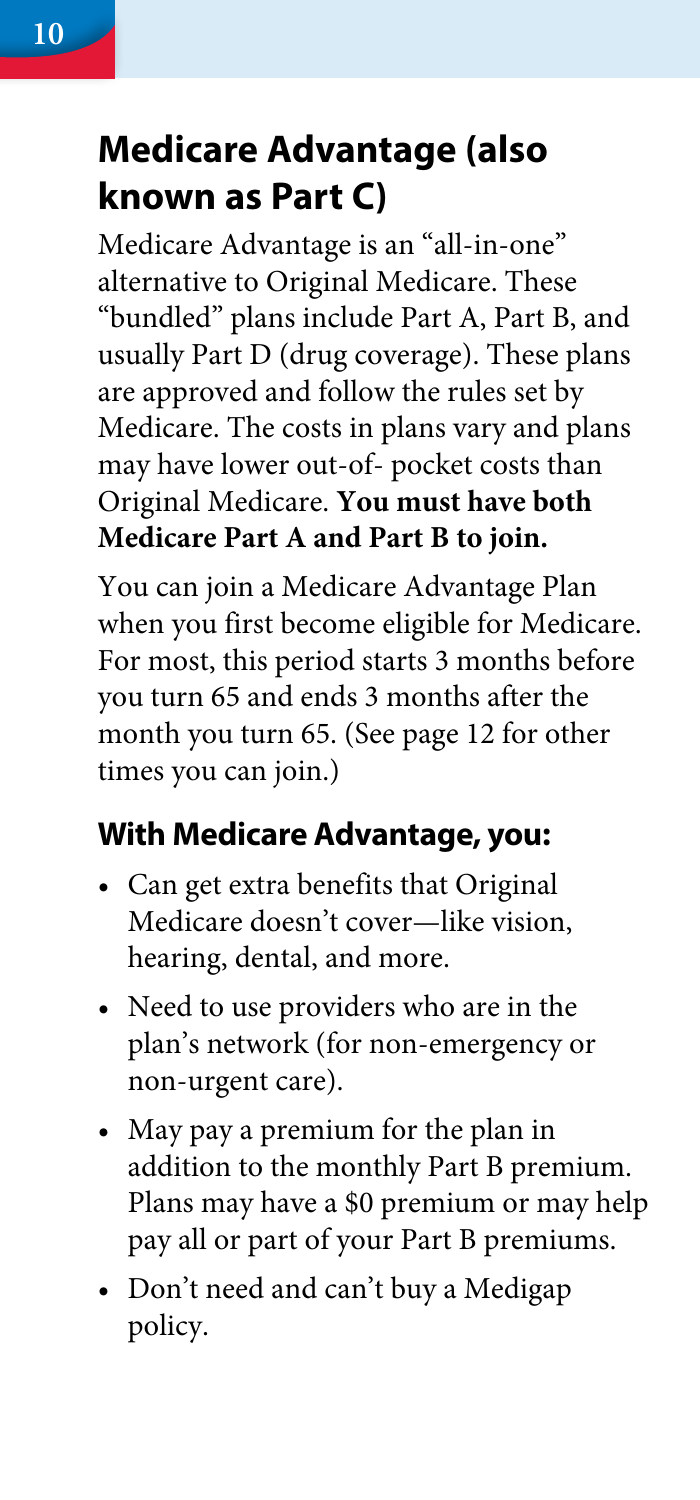### <span id="page-12-0"></span>**Do I need Medicare prescription drug coverage (Part D)?**

If you don't have prescription drug coverage, or the coverage you have isn't at least as good as Medicare drug coverage (called creditable coverage), you should consider enrolling in a Part D plan. Your plan must tell you each year if your drug coverage is creditable coverage.

If you need prescription drug coverage, you have to sign up for it. You can get drug coverage by joining a Medicare drug plan or a Medicare Advantage Plan that includes drug coverage.

You have up to 3 months after your Medicare coverage first starts to join a Part D plan.

If you don't get Medicare drug coverage when you're first eligible for Medicare, and you don't have creditable prescription drug coverage or Extra Help, you may have to pay a late enrollment penalty, if you join later. Generally, you'll pay this penalty for as long as you have Medicare prescription drug coverage. And, the penalty goes up the longer you wait to enroll.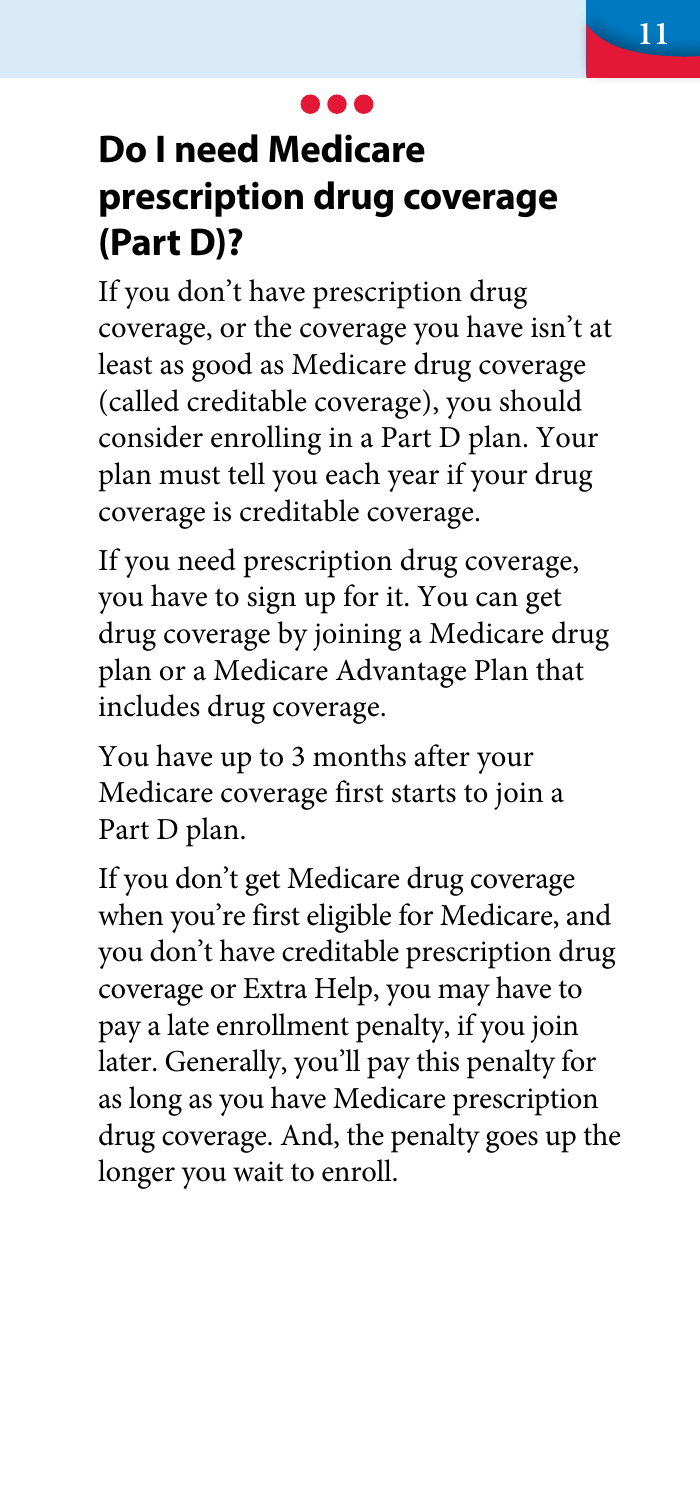## <span id="page-13-0"></span>**Choosing and joining a plan**

You can compare ways to get your Medicare coverage and explore how different plans work together. You can also shop and compare plans to find ones that meet your needs. Visit [Medicare.gov/](http://Medicare.gov/plan-compare) [plan-compare,](http://Medicare.gov/plan-compare) call 1-800-MEDICARE, or contact the plan directly.

If you didn't join a Medicare Advantage Plan or a Medicare drug plan when you were first eligible, you'll have at least one chance each year to make changes to your Medicare coverage:

**October 15-December 7:** You can join, switch, or leave a Medicare Advantage Plan or a Medicare drug plan during this period each year. Your new coverage will begin on January 1 of the following year.

**January 1-March 31: If you're in a Medicare Advantage Plan**, you can make one change to a different Medicare Advantage Plan or switch base to Original Medicare (and join a stand-alone Medicare drug plan) once during this time.

**Special Enrollment Periods:** In certain situations, you may be able to join, switch, or drop Medicare Advantage or Medicare drug plans when certain events happen in your life.

Your enrollment generally lasts for a calendar year.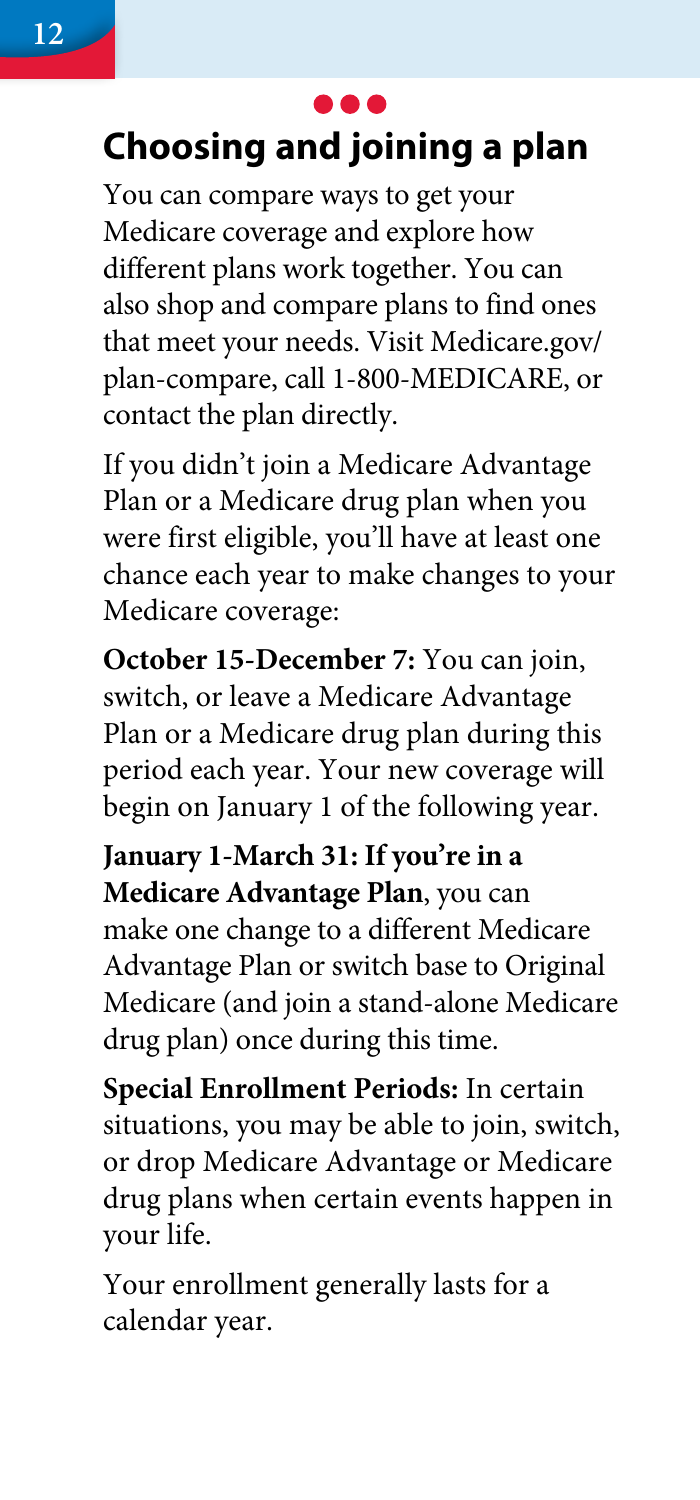### <span id="page-14-0"></span>**Do I need a Medicare Supplement Insurance (Medigap) policy?**

Original Medicare pays for much, but not all, of the cost for covered health care services and supplies. If you choose Original Medicare, you may be able to buy a Medicare Supplement Insurance (Medigap) policy from a private company to help pay your outof-pocket costs in Original Medicare (like your 20% coinsurance). **You need both Part A and Part B to buy a Medigap policy**.

Medigap policies:

- Can cover costs like coinsurance, copayments, and deductibles.
- May offer coverage for services that Original Medicare doesn't cover, like medical care when you travel outside the U.S.
- Generally don't cover long-term care (like care in a nursing home), vision, dental, hearing aids, private-duty nursing, or prescription drugs.

#### **When can I get a Medigap policy?**

The best time to buy a Medigap policy is during your Medigap Open Enrollment Period. This 6-month period begins on the first day of the month in which you're 65 or older **and** enrolled in Part B. (Some states have additional Open Enrollment Periods.) **After this enrollment period, you may not be able to buy a Medigap policy. If you're able to buy one, it may cost more**.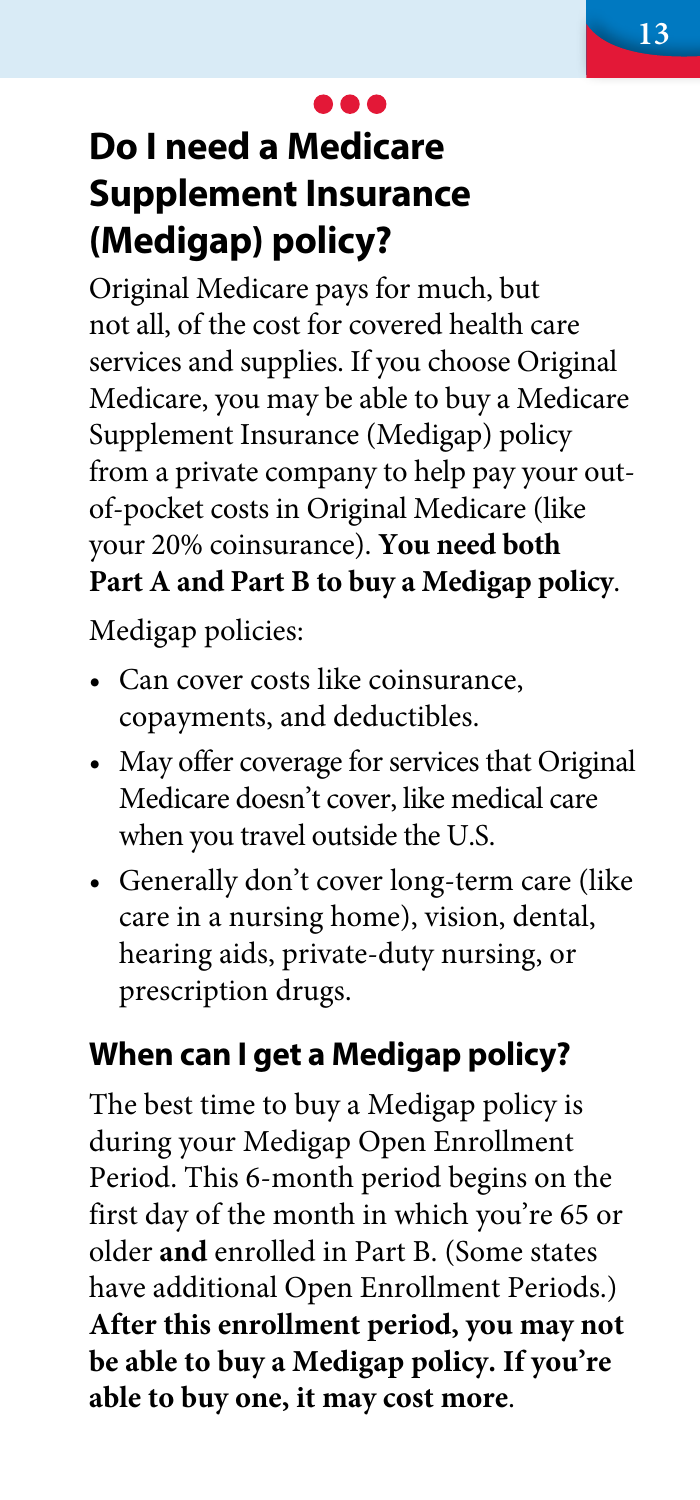<span id="page-15-0"></span>

**Tip:** If you buy a Medigap policy during this time, you can buy any Medigap policy sold in your state, even if you have health problems

If you're under 65, you might not be able to buy the Medigap policy you want, or any Medigap policy, until you turn 65. If you're able to buy one when you're under 65, it may cost more.

Visit [Medicare.gov](http://Medicare.gov) to learn more and compare Medigap policies in your area, or call 1-800-MEDICARE.

### **Help for People with Limited Income and Resources**

You may be able to get help paying for some of your health care and prescription drug costs.

**• Medicaid and Medicare Savings Programs**—States have programs that pay Medicare costs for people with limited income and resources. Visit [Medicare.gov](http://Medicare.gov) to learn more. You can also call 1-800-MEDICARE (1-800-633-4227) to get the number for your state Medicaid office. TTY users can call 1-877-486-2048.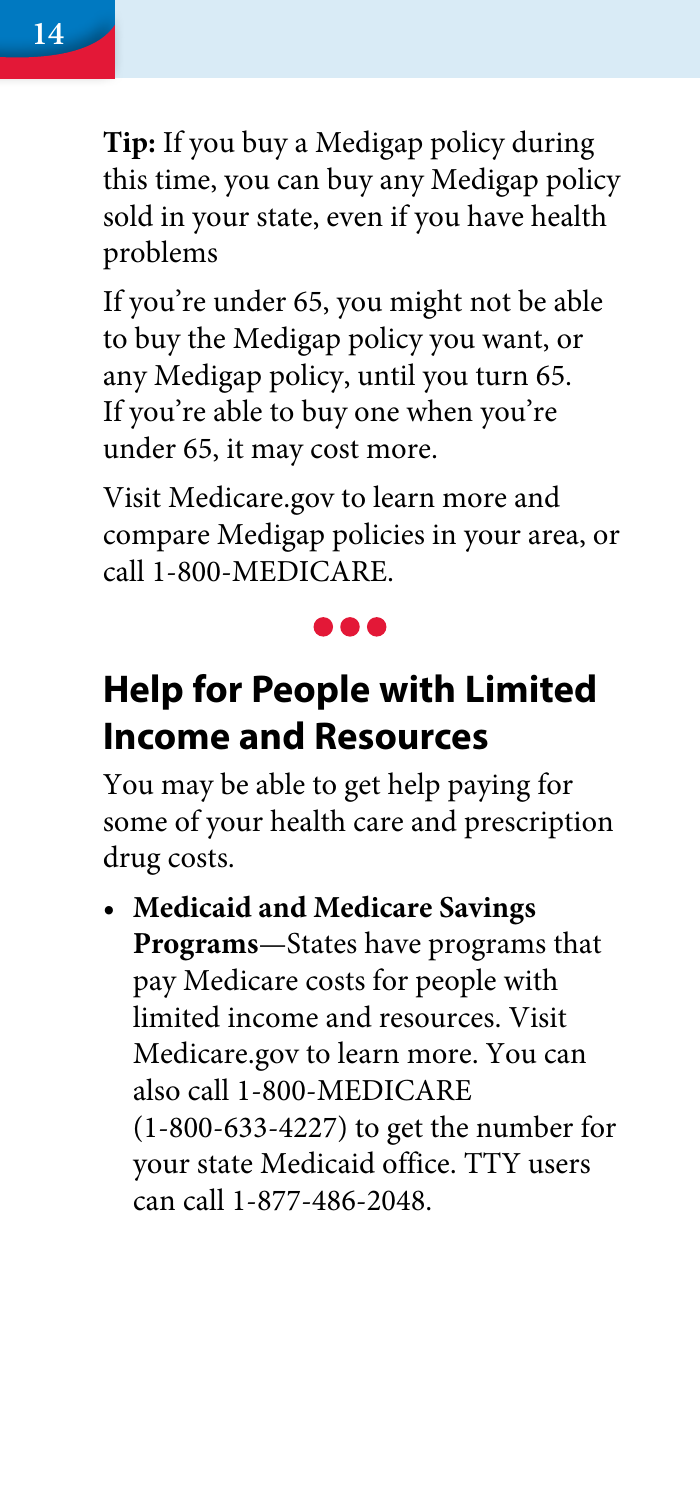- **• Extra Help with Part D prescription drug costs**—If you have limited income and resources, you may qualify to get help paying your drug costs. To apply for this program, visit [socialsecurity.](http://socialsecurity.gov/i1020) [gov/i1020](http://socialsecurity.gov/i1020), or call Social Security at 1-800-772-1213. TTY users can call 1-800-325-0778.
- **• Supplemental Security Income (SSI)** SSI is a monthly benefit paid by Social Security to people with limited income and resources who are disabled, blind, or 65 or older. For more information, contact Social Security.

**Note:** If you live in a U.S. Territory, there are different programs to help you pay your Medicare costs. Call your local Medical Assistance (Medicaid) office to learn more.

#### ,,,

#### **Get answers to your Medicare questions:**

For questions about enrolling in Medicare, visit [socialsecurity.gov](http://socialsecurity.gov), or call Social Security at 1-800-772-1213.

For information about Medicare in general, and Medicare health and prescription drug plans choices in your area, visit [Medicare.gov,](http://Medicare.gov) or call 1-800-MEDICARE.